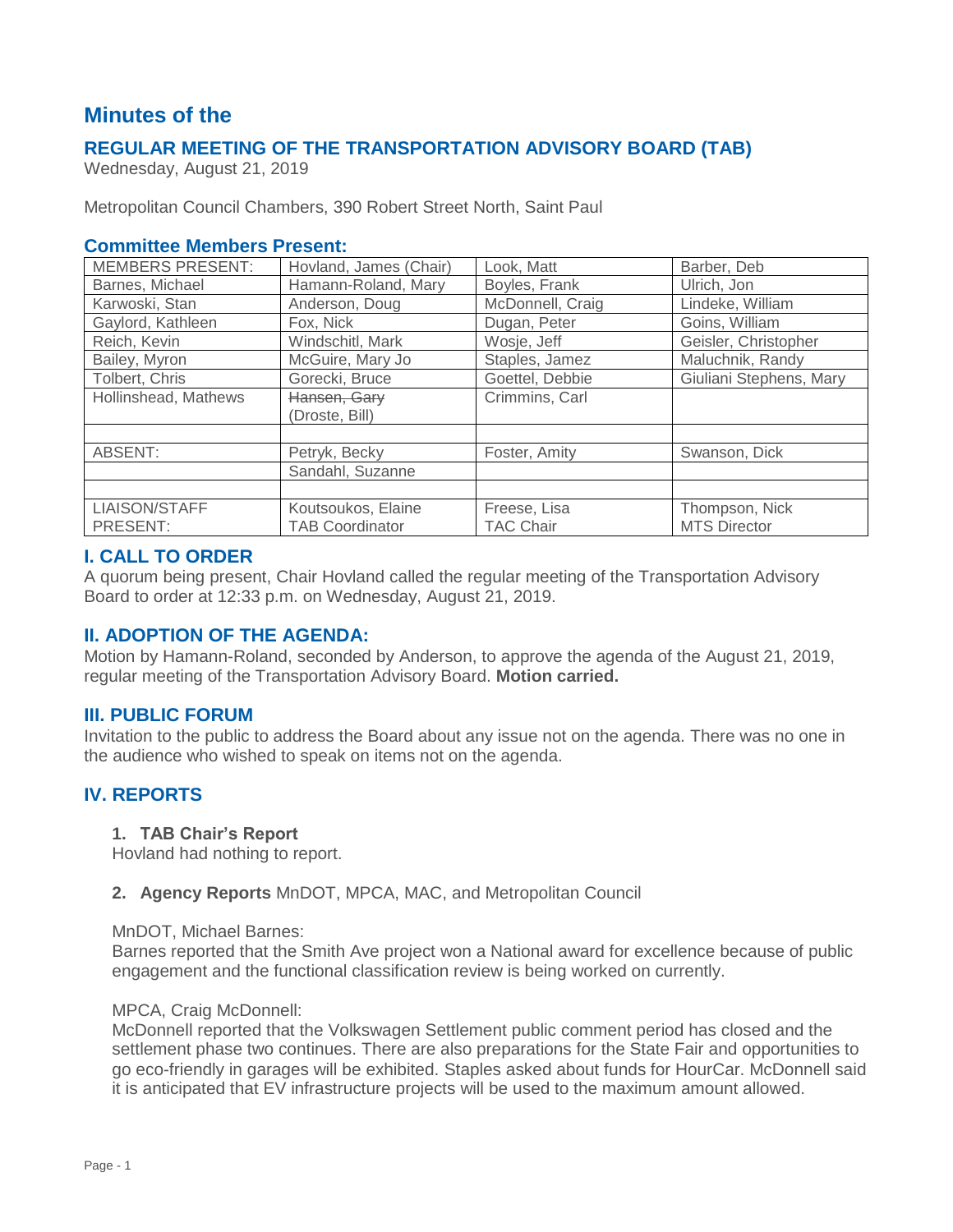MAC, Carl Crimmins:

Crimmins reported on the goal to increase the number of security lines in the checkpoint areas and updated wait times until December.

Metropolitan Council, Deb Barber: Barber reported on Metro Transit's State Fair service.

TAC, Lisa Freese,

Freese reported that functional classification will no longer be considered until the MnDOT study is completed.

## **V. APPROVAL OF MINUTES**

**1. Approval of Minutes from July 17, 2019** Motion by Anderson, seconded by Bailey, to approve the minutes of the July 17, 2019, regular meeting of the Transportation Advisory Board. **Motion carried.**

## **VI. ACTION ITEMS**

**1. 2019-35** 2020-2023 Transportation Improvement Plan (TIP) Public Comments

Metropolitan Transportation Services Senior Planner Joe Barbeau presented this item.

Hovland shared that all comments will be in the electronic version.

It was moved by Hamann-Roland, seconded by Windschitl, that: The Transportation Advisory Board accept the 2020-2023 Transportation Improvement Program (TIP) Public Comment Report. **Motion carried.**

**2. 2019-36** 2020-2023 Transportation Improvement Plan (TIP) Adoption

Metropolitan Transportation Services Senior Planner Joe Barbeau presented this item.

There were no questions or comments from TAB members.

It was moved by Reich, seconded by Goettel, that:

The Transportation Advisory Board adopt the 2020-2023 Transportation Improvement Program (TIP) inclusive of changes approved in the public comment report (AT No. 2019-35). **Motion carried.**

**3. 2019-29** Anoka County Defederalization Request

Metropolitan Transportation Services Director Nick Thompson and TAC Chair Lisa Freese presented this item.

Goettel asked if Anoka County has a DBE process and when they knew they had been awarded funds. Thompson answered that this request came because MnDOT has a parallel project that is not Regional Solicitation and the Anoka County project is Regional Solicitation, so this element was not known when the application was made. Look said this project is concerned with Highway 10 traffic mitigation because of upcoming construction. Staples said defederalization is concerning because removing the need for equity places the onus on the DOT to oversee and they do not meet their goals for equity. Ulrich said the options are to have an ironclad policy or work out a case-bycase solution. Thompson said the same issues come up each time and direction from TAB may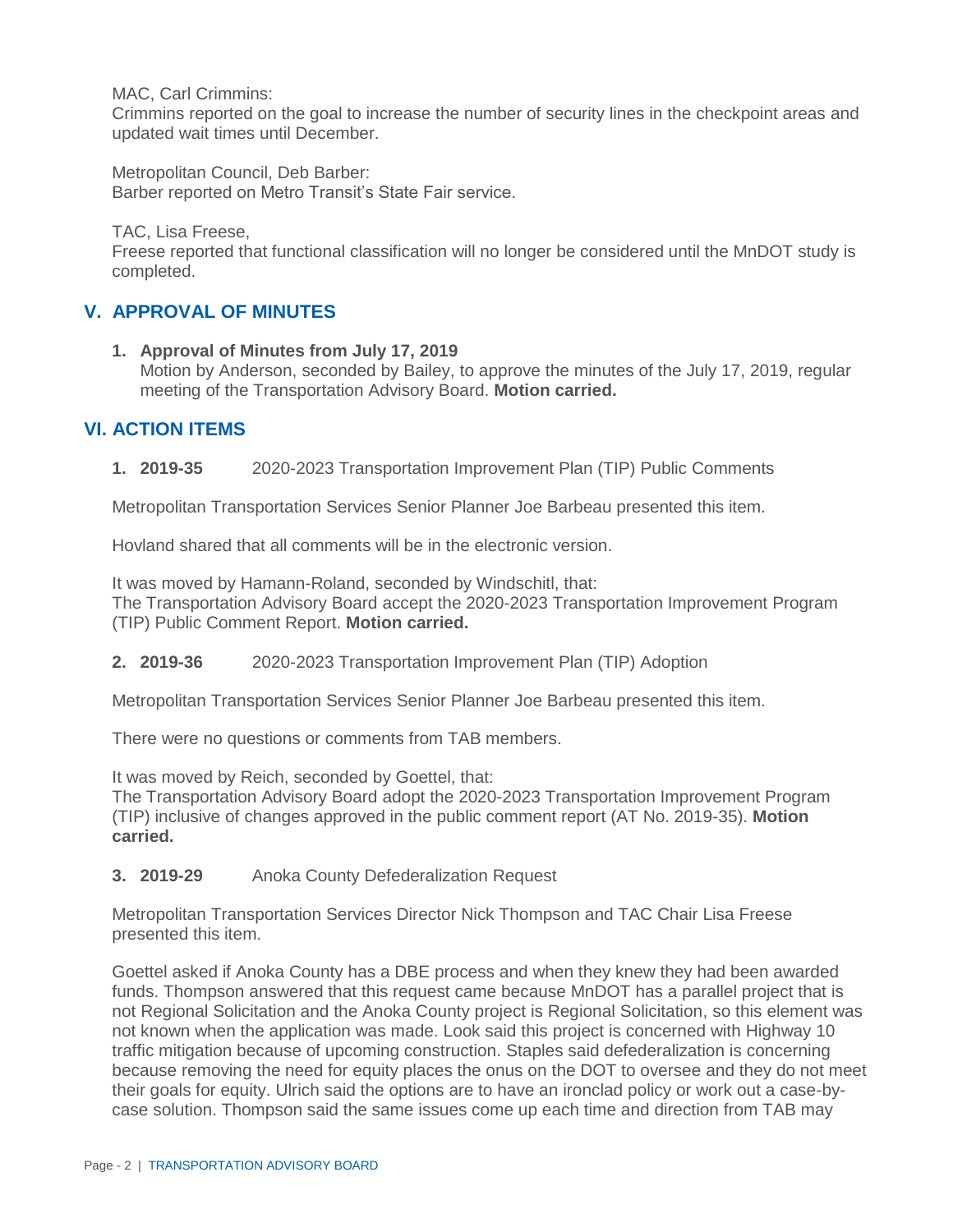help the applicants in their decision-making. Barber said Anoka County has addressed each issue with defederalization for this particular situation but long-term there should be a framework of expectations. Hovland said that in discussions with the Metropolitan Council, Anoka County, MnDOT, the Governor's Office everyone seemed to come to be okay with this situation if these issues were addressed in the way mentioned. Hovland said the TAB today should address this particular situation and then take on in the future what to do when this comes up again. Hamann-Roland added that she concurs that this could be a framework. Goettel asked if Anoka County is going to have a DBE program set up. Look said the Board has not discussed this. McGuire said that MnDOT had expressed that they are committed to this. Barnes added that the program in the Metro is having success and being effective. Staples asked if there is data to support that MnDOT has been successful in achieving the equity goals. Barnes shared a handout detailing some results through June. Barnes added that he would like to come present to TAB in the future as well. Staples said Minnesota has great disparities. Hovland suggested a taskforce on future defederalization issues. Geisler brought up the safety of the area and bringing people to transit and he said he supports this. Hollinshead asked if this is a spur or mainline. Look added that there is significant time that has been put into this request and voiced appreciation. Hamann-Roland concurred with Staples to address the issues of equity.

It was moved by Hamann-Roland, seconded by Maluchnik, that:

The Transportation Advisory Board recommend to the Metropolitan Council approval of Anoka County's federal funding exchange request with the following stipulations:

• All projects will be delivered in their current program year and subject to the Council's Program Year Policy.

• All projects will be completed as proposed in their original applications and subject to the Council's Scope Change Policy.

• Should either or both of the defederalized projects not be completed, Anoka County will reimburse the region the amount of federal funding assigned to the project(s) at the time of defederalization.

• The county will work with MnDOT and the Metropolitan Council to satisfy the vacated Disadvantaged Business Enterprise (DBE) requirements.

The county will complete a resolution agreeing to the above.

**Motion carried with Staples and Lindeke voting no.** 

**4. 2019-34** 2020 Unified Planning Work Program

TAC Chair Lisa Freese presented this item.

There were no questions or comments from TAB members.

It was moved by Reich, seconded by McGuire, that:

The Transportation Advisory Board recommend adoption of the 2020 Unified Planning Work Program. **Motion carried.**

## **VII. INFORMATION AND DISCUSSION ITEMS**

## **1. 2020 Regional Solicitation: Policy Work Group Recommendations and TAB September Decision Making**

Metropolitan Transportation Services Planning & Finance Deputy Director Amy Vennewitz Highway Planning & TAB/TAC Process Manager Steve Peterson and Multimodal Planning Manager Cole Hiniker presented this item.